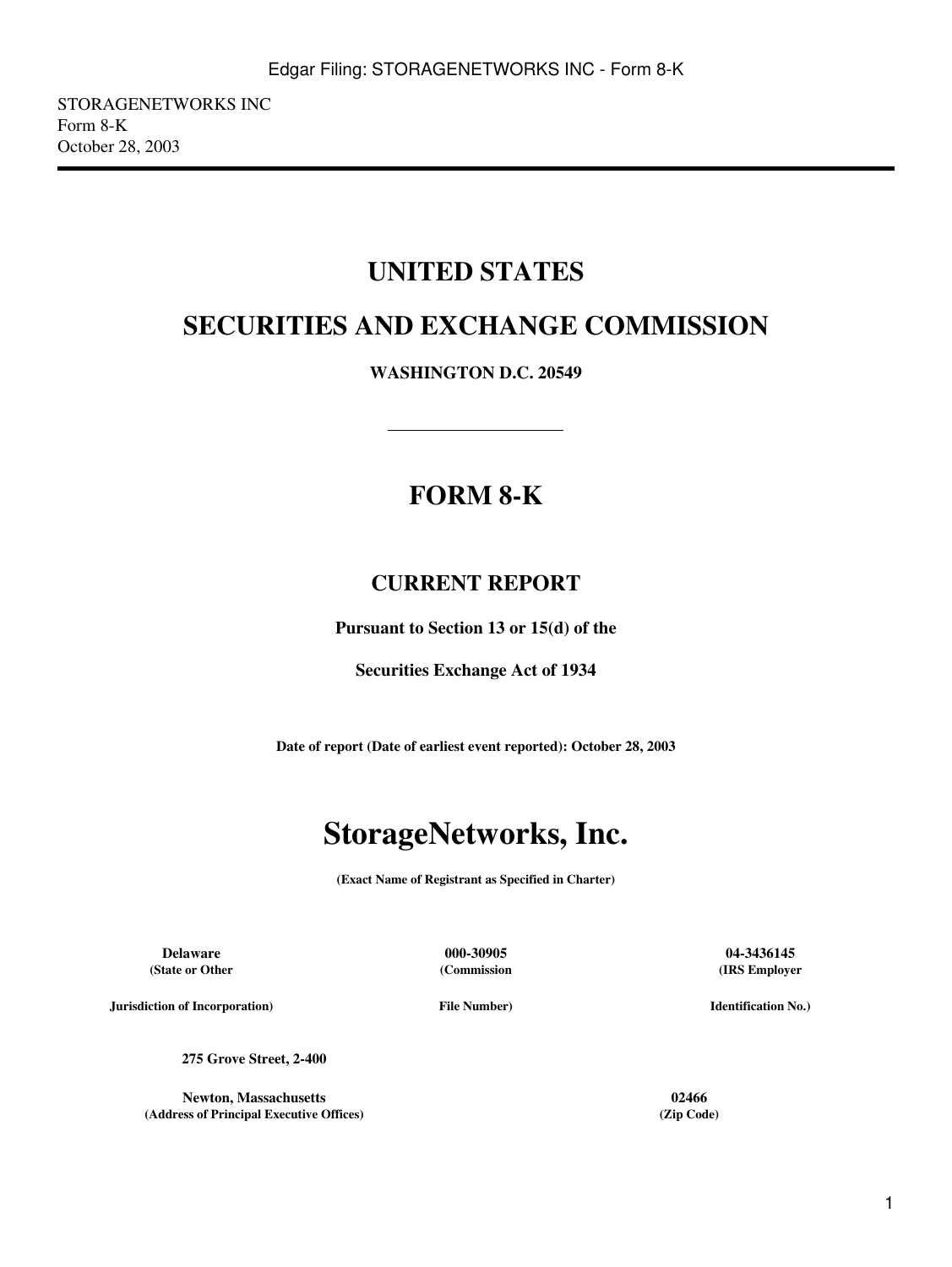### Edgar Filing: STORAGENETWORKS INC - Form 8-K

**Registrant** s telephone number, including area code: (781) 622-6700

**(Former Name or Former Address, if Changed Since Last Report)**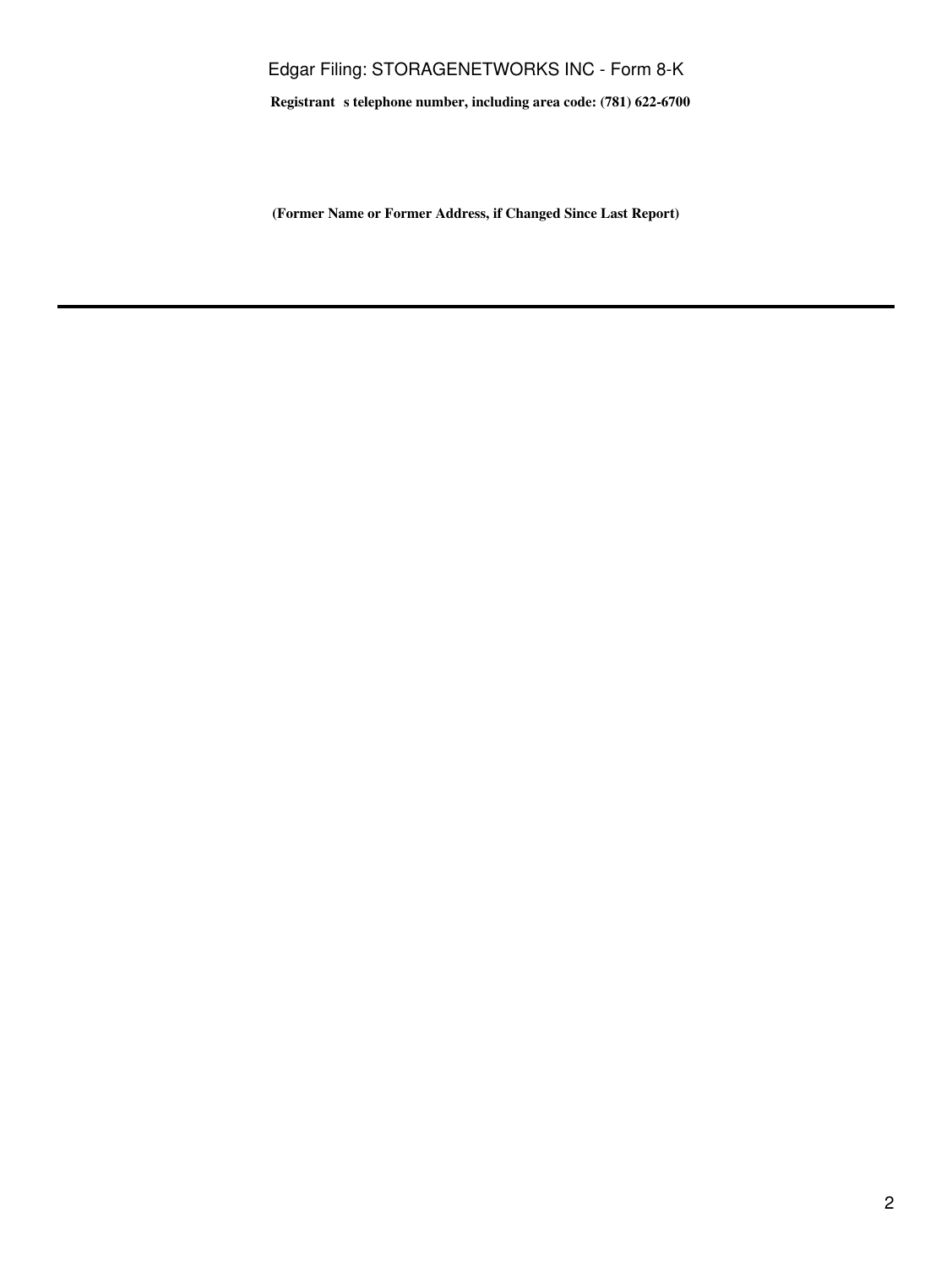#### **Item 5. Other Events and Required FD Disclosure.**

On October 28, 2003, StorageNetworks, Inc. (the Company) issued a press release announcing that (i) its Board of Directors had, in accordance with the Company s plan of complete liquidation and dissolution, approved an initial distribution of \$1.6529 per share to shareholders of record as of October 28, 2003, the date previously set by the Board of Directors as the record date for all distributions of assets to shareholders, (ii) it had filed a certificate of dissolution with the Delaware Secretary of State, and (iii) the Company s stock transfer books have been closed as of October 28, 2003. The full text of the press release issued by the Company is filed as Exhibit 99.1 to this Current Report on Form 8-K.

#### **Item 7. Financial Statements, Pro Forma Financial Information and Exhibits.**

(c) Exhibits

| Exhibit No. | Description |
|-------------|-------------|
|-------------|-------------|

99.1 Press release, dated October 28, 2003, entitled StorageNetworks Announces Initial Distribution to Shareholders, Filing of Certificate of Dissolution and Closing of Stock Transfer Books.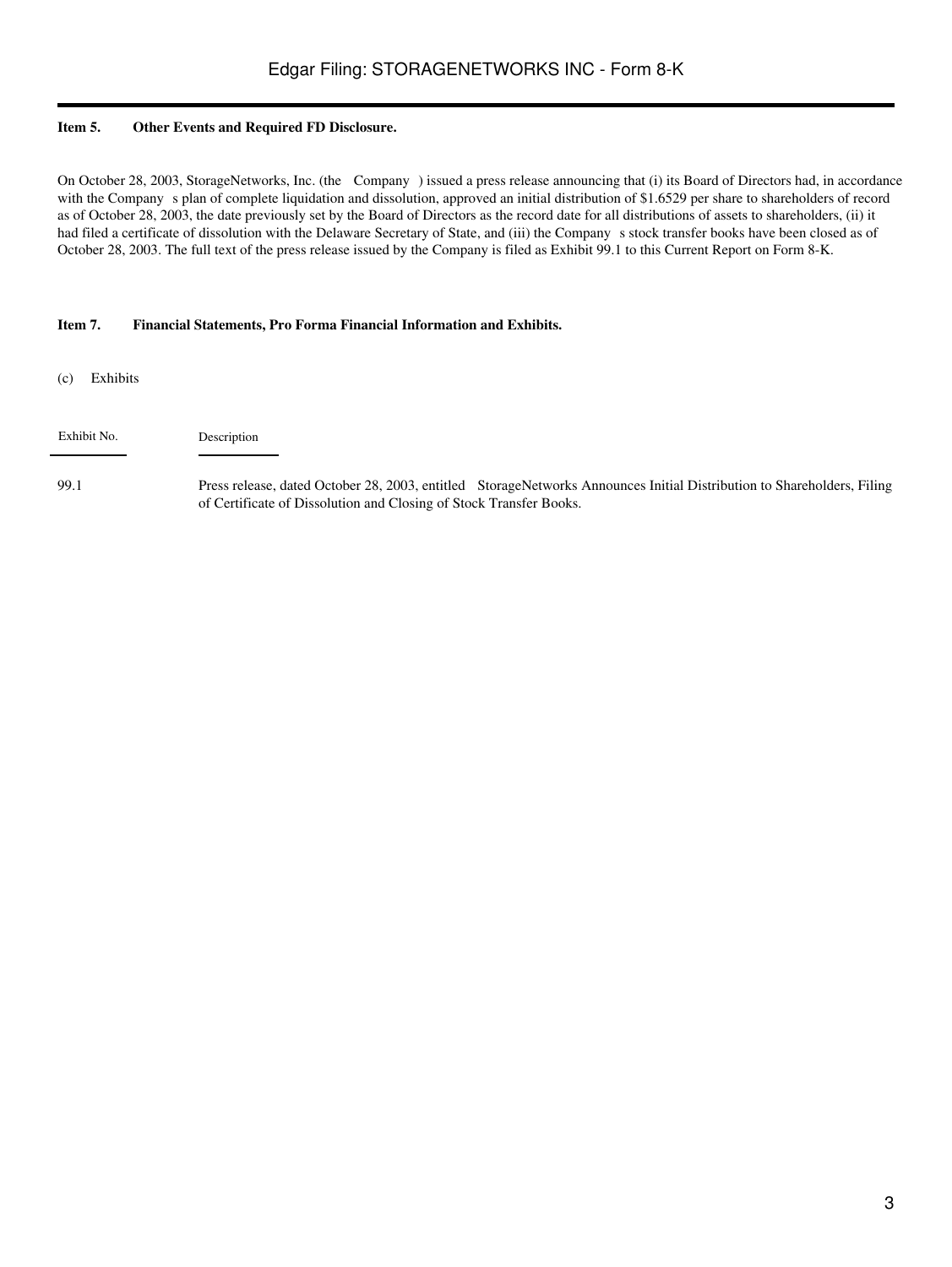#### **SIGNATURES**

Pursuant to the requirements of the Securities Exchange Act of 1934, the registrant has duly caused this report to be signed on its behalf by the undersigned hereunto duly authorized.

#### STORAGENETWORKS, INC.

Date: October 28, 2003 By: /s/ Dean J. Breda

Dean J. Breda

President and Chief Executive Officer